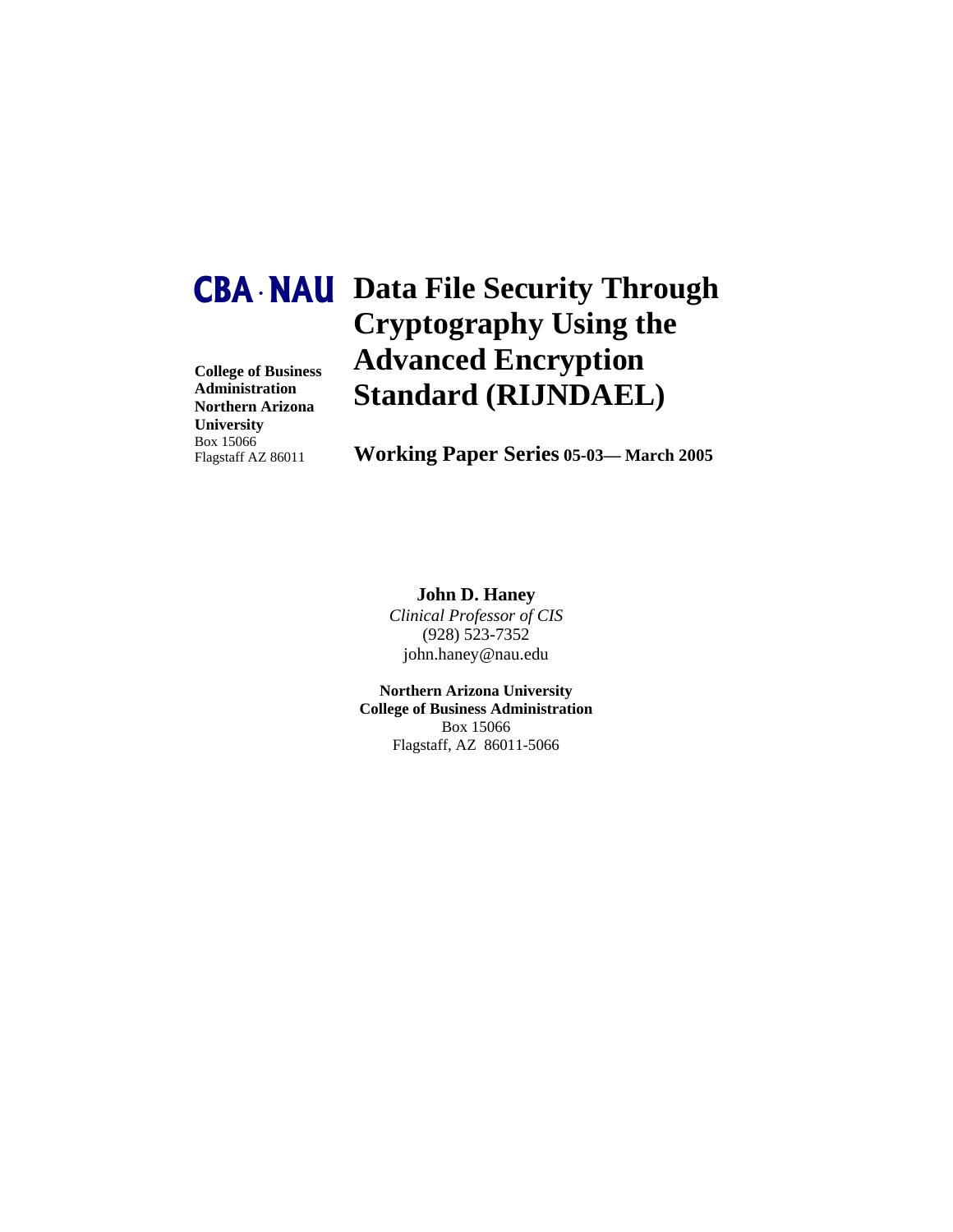# **CBA •NAU**

**College of Business Administration Northern Arizona University**  Box 15066 Flagstaff AZ 86011

### **Data File Security Through Cryptography Using the Advanced Encryption Standard (RIJNDAEL)**

John D. Haney

#### **INTRODUCTION**

The security of data has become an increasing concern for both businesses and consumers alike; therefore, there is an increasing demand to keep data private. Cryptography, which involves two processes: encryption and decryption, is one method of achieving that goal. The former converts plain text into cipher text, and the later converts cipher text back into plain text. Ciphers are cryptography algorithms, or mathematical functions, used for the encryption and decryption of data (Slain, 2004).

There are two types of encryption, asymmetric and symmetric. In the asymmetric encryption method, one key (public) is used to encrypt the data and a different key (private) is used to decrypt the data. With symmetric encryption the same key (secret) is used to encrypt and decrypt the data. Data that has been encrypted can only be decrypted by using the same key. The risk is that if the key is discovered the data can easily be decrypted (Slain, 2004).

As an example of how cryptography can add to the security of data, a text file that contains two fields, a name and a test score is encrypted and written to a new data file. Then the encrypted data file is decrypted and written to a new data file. These two processes are accomplished in two separate programs, which are written in Visual Basic within Microsoft's .NET environment.

In Microsoft's .NET framework the System.Security.Cryptography namespace provides classes for the following: Symmetric Encryption, Asymmetric Encryption, Hashing, Digital Signatures, Digital Certificates, and XML Signatures. Within Symmetric Encryption there are four options: Data Encryption Standard (DES) which was developed by IBM and adopted as a national standard in 1977; Triple DES which is similar to DES but the process is repeated three times; Rivest Cipher (RC2) designed by Ron Rivest and is considerably faster that DES; and Rijndael which was developed by Joan Daemen and Vincent Rijmen and has been adopted as the Advanced Encryption Standard (AES) by the National Institute of Standards and technology (NIST) (Slain, 2004).

 Symmetric Encryption using the Rijndael block cipher method is used in this example for encrypting and decrypting the data. Again encryption is accomplished in one program and decryption is accomplished in another. Through this method the secret key that is used to encrypt the data in the first program must be available in the second program to decrypt the data. The graphical user interfaces for these two programs are shown below.

| <b>Data Encryption</b>              | H <sub>II</sub> | Data Decryption<br><b>EEK</b>       |
|-------------------------------------|-----------------|-------------------------------------|
| Select File<br>Encrypt file<br>Exit |                 | Exit<br>Select File<br>Decrypt file |
| File encrypted successfully!        |                 | File decrypted successfully!        |
|                                     |                 |                                     |

#### **THE RIJNDAEL BLOCK CIPHER AND THE ADVANCED ENCRYPTION STANDARD (AES)**

Rijndael, a block cipher whose design was strongly influenced by the block cipher Square, is currently the Advanced Encryption Standard (AES) (Wikipedia, 2005). The AES was adopted by the National Institute of Standards and Technology (NIST) as US FIPS PUB 197 in November 2001, and was preceded by the Data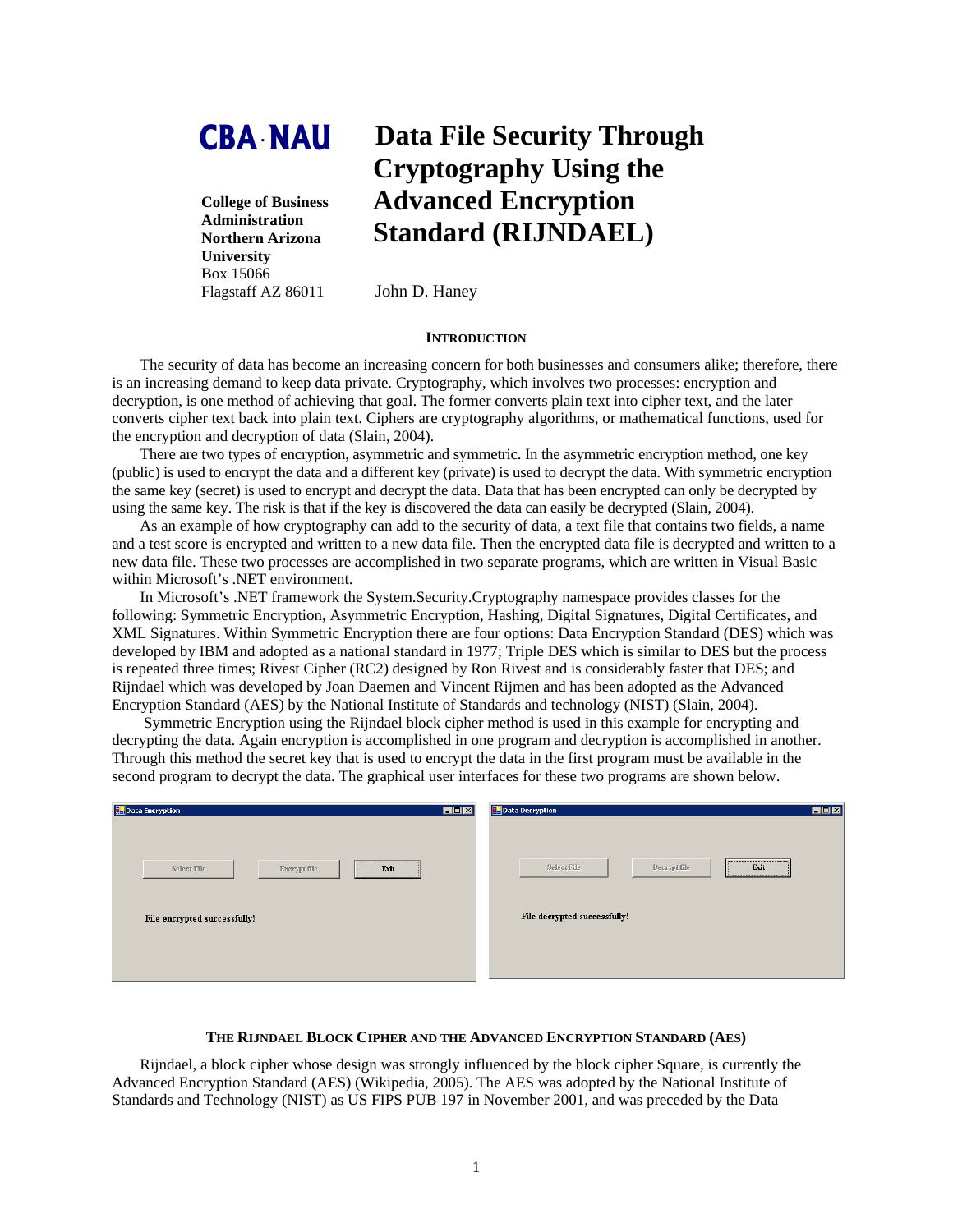Encryption Standard (DES) (Wikipedia, 2005). The cipher was developed by two Belgian cryptographers, Joan Daemen and Vincent Rijmen. The name Rijndael is comprised of the names of the inventors, which is pronounced "Rhine dahl." Rijndael is a substitution-permutation network that is fast, requires little memory, and is relatively easy to implement. As a new encryption standard, Rijndael is being deployed on a very large scale.

Technically, AES is not exactly Rijndael because Rijndael supports a larger range of block and key sizes. AES has a fixed block size of 128 bits and a key size of 128, 192, or 256 bits. AES operates on a 4x4 array of bytes, termed the state. For encryption, each round consists for four stages: SubBytes- a non-linear substitution where each byte is replaced by another according to a lookup table; ShiftRows- where each row of the state is shifted cyclically a certain number of steps; MixColumns- a mixing operation on the columns of the state that combines the four bytes in each column using a linear transformation; AddRoundKey- each byte of the state is combined with the round key, where each round key is derived from the cipher key using a key schedule. The final round omits the MixColumns stage (Wikipedia, 2005).

#### **DATA FILE ENCRYPTION**

For the example of encryption, a sequential text data file is read in, the data is encrypted, and then the encrypted data is written to a new data file. The method of encryption used is the RijndaelManaged object of the .NET System.Security.Cryptography class. Following is the data before encryption and after encryption.



The program has two classes: the form class and the encryption class that contains the encryption function where the actual encryption takes place. The function is called from the form class and supplied three arguments: (1) the text that will be encrypted (strPlain); (2) the encryption key (keyMain); (3) and the initial vector (IV). The encrypted text (strText) is then returned to the form class.

The code for the function is shown below. The function creates an instance of the RijndaelManaged cryptography object (RMcrypto). A memory stream (outStream) is created, and an encrypted stream (CryptStream) is created to hold the encrypted data using the encryption key and initial vector, which is wrapped around the memory stream. An instance of the StreamWriter (SWriter) is created to hold the encrypted data, which is wrapped around the encrypted stream. Using the data argument (strPlain) the encryption takes place by writing to the instance of the StreamWriter (SWriter). The StreamWriter and memory stream are then flushed to ensure that complete encryption of the data takes place. The encrypted data is converted into a byte array (byteEncrypt) and converted to base64 (strCrypt). All of the streams are closed and the encrypted text (strCrypt) is returned to the calling code.

#### 'Encryption Class

Public Class Encrypt

'Function returns a new string that is encrypted and encoded in base64

Function EncryptString(ByVal strPlain As String, ByVal keyMain() As Byte, ByVal IV() As Byte) As String

Dim **RMcrypt** As New System.Security.Cryptography.RijndaelManaged

'Create a memory stream to hold the encrypted data

Dim **outStream** As New System.IO.MemoryStream

'Create the crypto stream to encrypt and hold the encrypted data

Dim **CryptStream** As New System.Security.Cryptography.CryptoStream(outStream,

RMcrypt.CreateEncryptor(keyMain, IV), System.Security.Cryptography.CryptoStreamMode.Write)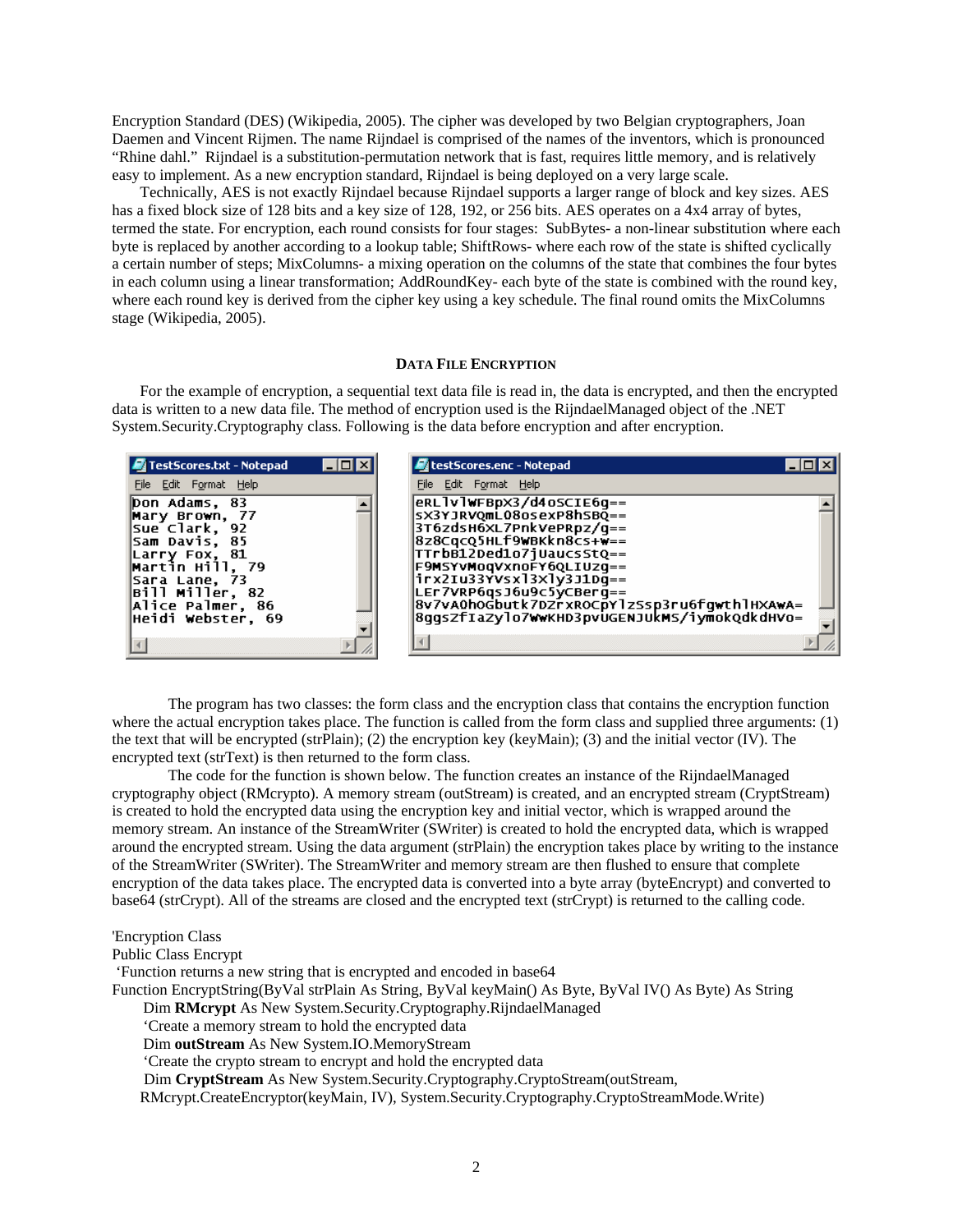'Create a StreamWriter to write the plain text data and do the encryption into the outStream buffer Dim **SWriter** As New System.IO.StreamWriter(CryptStream) 'Now call the write command to do the encryption SWriter.Write(**strPlain**) SWriter.**Flush**() CryptStream.**FlushFinalBlock**() 'convert the outStream buffer back to a string Dim **byteEncrypt**() As Byte = outStream.ToArray 'Convert to base64 and return it Dim **strCrypt** As String = Convert.ToBase64String(byteEncrypt) SWriter.Close() outStream.Close() CryptStream.Close() Return strCrypt End Function End Class

The code for the form class is abbreviated to show only the code that is relevant to the encryption process. An Import statement is required to reference the StreamReader and StreamWriter.

#### **Imports System.IO**

Class data variables are defined for the StreamReader, StreamWriter, a string variable for holding the record read from the input file, and a string variable for holding the encrypted record that will be written to the output file.

#### **Private Input As StreamReader Private Output As StreamWriter Private strLine As String = " " Private strEncrypt As String = " "**

Following is the code for the subroutine that performs the data encryption. The input and output data files are opened. An instance of the encryption class that contains the encryption method is created (encryptInstance), and the encryption key and initial vector key are defined, where the values are arbitrarily assigned. Both of the keys are 16 bytes in length or 128 bits.

Next is the record cycle loop. A record is read from the plain text data file (strLine) into a string data variable. The record (strLine), along with the encryption key (keyMain), and initial vector key (IV) is sent to the encryption function. The function returns an encrypted value (strEncrypt). The encrypted data is then written to the output data file.

At the conclusion of the record cycle a message is displayed in a label that the encryption was successful, and both data files are closed. If an error occurs during encryption an error message is displayed in the label. Private Sub btnEncrypt\_Click(. . . . .) Handles btnEncrypt.Click

#### **Try**

```
 Input = New StreamReader("testScores.txt") 
 Output = New StreamWriter("testScores.enc") 
 Dim encryptInstance As New Encrypt 
 Dim keyMain As Byte() = {&H92, &H3A, &HC1, &H89, &HB6, &H43, &HCD, &H3F, &H5C, &H6C, 
&H92, &HE4, &H72, &H89, &HA8, &HD1} 
Dim IV As Byte() = {&H14, &H21, &H97, &H44, &HFC, &HC7, &H48, &H8F, &HC4, &HE3, &H2D, 
&H45, &HC3, &H14, &H34, &H62}
```
Do Until Input.Pee $k = -1$  **strLine** = Input.ReadLine() **strEncrypt** = encryptInstance.EncryptString(strLine.Trim, keyMain, IV) Output.WriteLine(strEncrypt) Loop

```
 lblMessage.Text = "File encrypted successfully!" 
 Input.Close()
```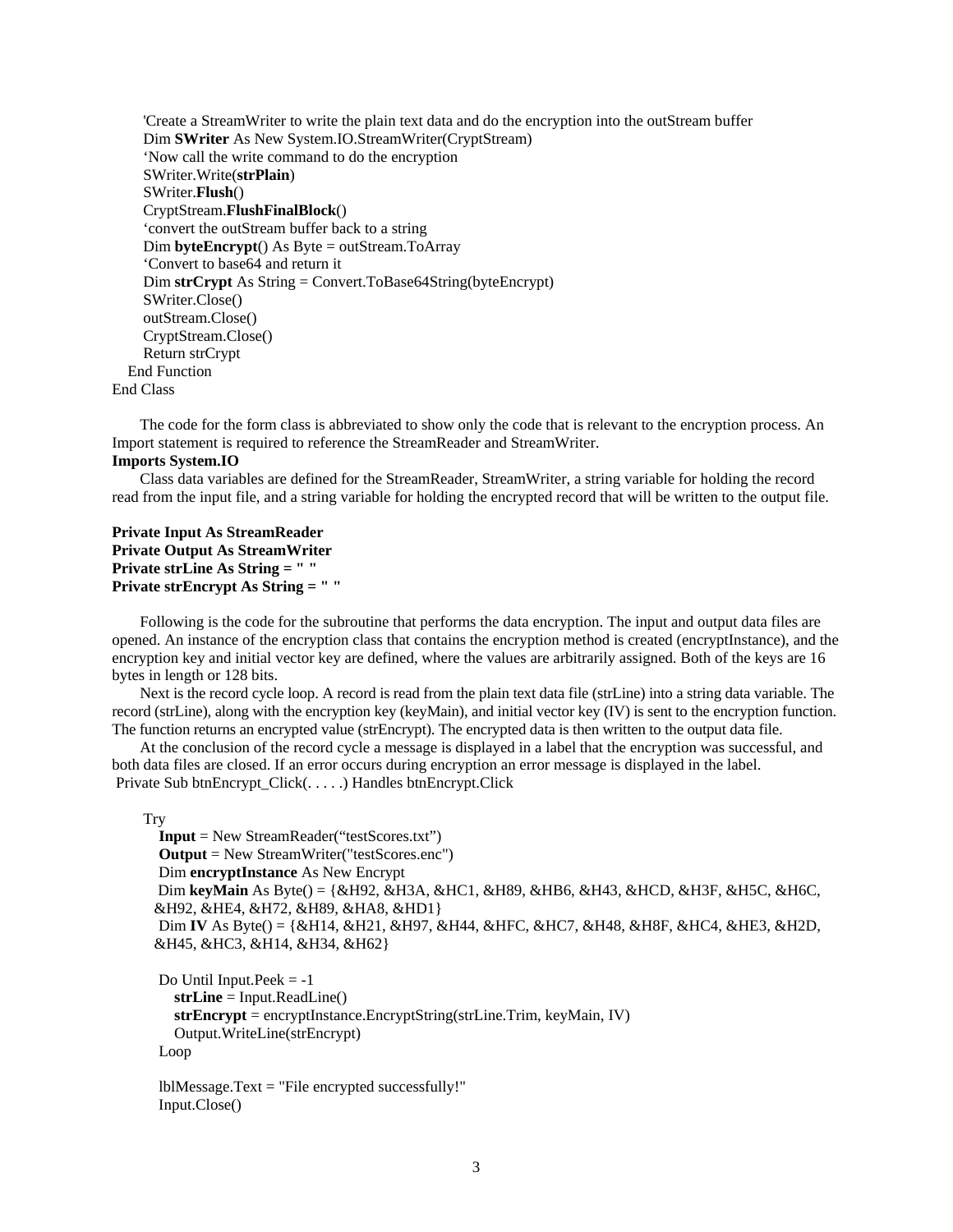```
 Output.Close() 
   Catch 
      lblMessage.Text = "Error on encryption!" 
   End Try 
 End Sub
```
#### **DATA FILE DECRYPTION**

For the example of decryption, the encrypted data created in the example above is read in, the data is decrypted, and then the decrypted data is written to a new data file. The method of decryption as in the case of encryption uses the RijndaelManaged object of the .NET System.Security.Cryptography class. Following is the data before decryption and after decryption.

| testScores.enc - Notepad                                                                                                                                                                                                                                                                                                            | testScores.dec - Notepad                                                                                                                                                     | א וםו∟י |
|-------------------------------------------------------------------------------------------------------------------------------------------------------------------------------------------------------------------------------------------------------------------------------------------------------------------------------------|------------------------------------------------------------------------------------------------------------------------------------------------------------------------------|---------|
| File Edit Format Help                                                                                                                                                                                                                                                                                                               | File Edit Format Help                                                                                                                                                        |         |
| eRLlvlwFBpx3/d4oscIE6q==<br>sx3YJRVQmL08osexP8hSBQ==<br>3T6zdsH6XL7PnkVePRpz/q==<br>8z8CqcQ5HLf9WBKkn8cs+w==<br>TTrbB12Ded1o7jUaucsStQ==<br><b>F9MSYvMoqVxnoFY6QLIUzq==</b><br>irx2Iu33YVsx13X1y3J1Dg==<br>LEr7VRP6qsJ6u9c5yCBerg==<br>8v7vA0hoGbutk7DZrxROCpYlzSsp3ru6fgwthlHXAwA=<br>8ggsZfIaZylo7wwKHD3pvUGENJUkMS/iymokQdkdHVo= | Don Adams,83<br>Mary Brown, 77<br> Sue Clark,92<br>Sam Davis.85<br>Larry Fox, 81<br>Martin Hill,79<br>Sara Lane,73<br> Bill Miller,82<br>Alice Palmer,86<br>Heidi webster,69 |         |
|                                                                                                                                                                                                                                                                                                                                     |                                                                                                                                                                              |         |

As with decryption, the program has two classes: the form class and the decryption class that contains the decryption function. The function is called from the form class and supplied three arguments: (1) the text that will be decrypted (strCrypt); (2) the encryption key (keyMain); (3) and the initial vector (IV). The decrypted text (strDecrypt) is then returned to the form class.

The code for the function is shown below. The function creates an instance of the RijndaelManaged cryptography object (RMcrypto), and the base64 string (strCrypt) is converted into a byte array (byteEncrypt). The byte array is converted into a memory stream (inStream), and a cryptography stream (CryptStream) is created that is wrapped around the memory stream which uses the same encryption key and initial vector with which the data was encrypted. An instance of the StreamReader (SReader) is created to hold the decrypted data, which is wrapped around the decrypted stream. The decrypted data is then read into the decrypted string variable (strDecrypt). All of the streams are closed and the decrypted text (strDecrypt) is returned to the calling code.

'Decryption function Public Class Decrypt Function DecryptString(ByVal strCrypt As String, ByVal keyMain() As Byte, ByVal IV() As Byte) As String Dim **RMcrypto** As New System.Security.Cryptography.RijndaelManaged 'Convert the Base64 string into a byte array Dim **byteEncrypt**() As Byte byteEncrypt = System.Convert.FromBase64String(**strCrypt**) 'convert the bytes into a memory stream Dim **inStream** As New System.IO.MemoryStream(byteEncrypt) 'Create the decryption structure Dim **CryptStream** As New System.Security.Cryptography.CryptoStream(inStream, RMcrypto.CreateDecryptor(keyMain, IV), System.Security.Cryptography.CryptoStreamMode.Read) 'Read the incoming stream and decrypt it Dim **SReader** As New System.IO.StreamReader(CryptStream) 'Decrypt and convert the stream back to a string Dim strDecrypt As String **strDecrypt** = SReader.ReadToEnd()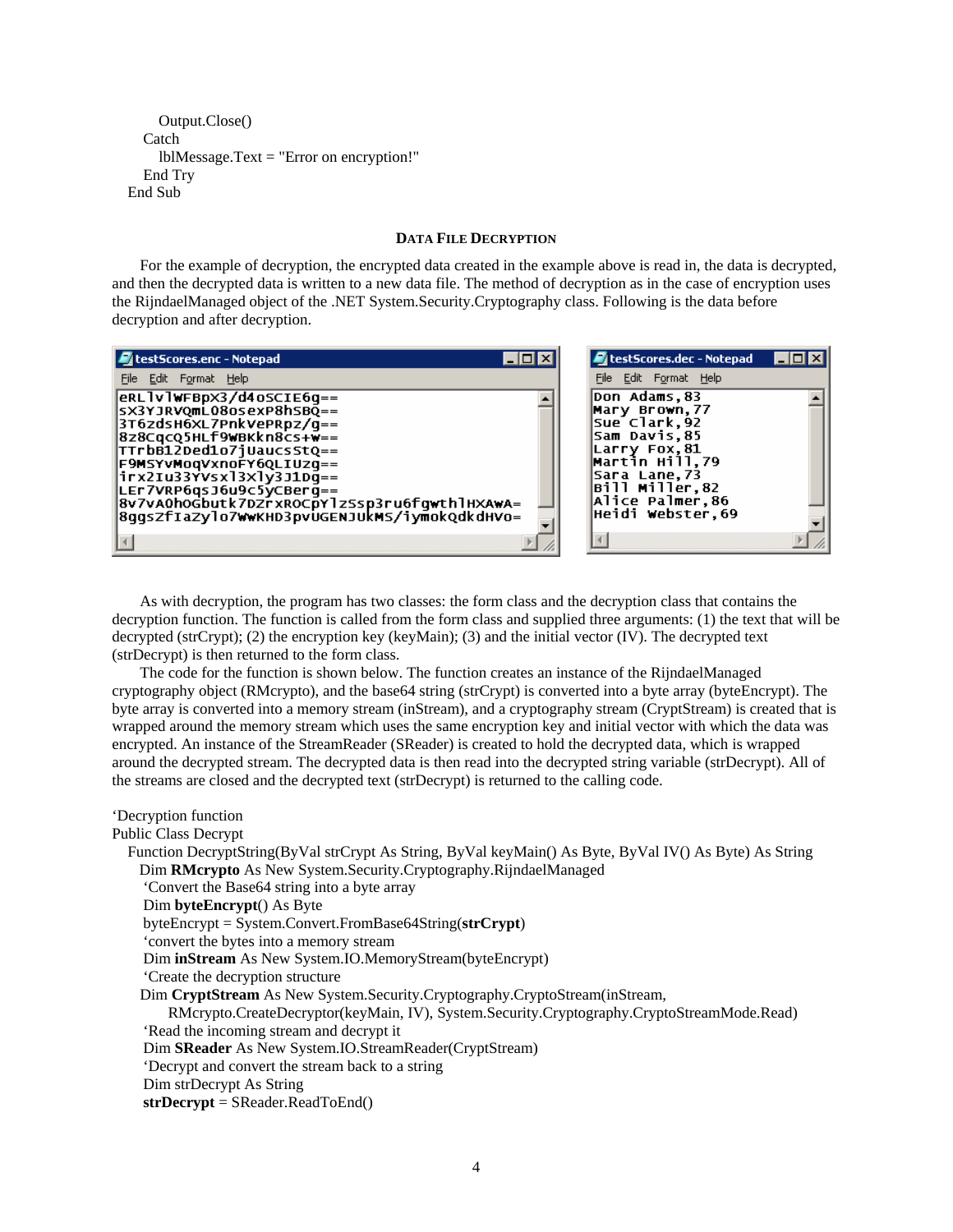SReader.Close() inStream.Close() CryptStream.Close() Return strDecrypt End Function End Class

The code for the form class is abbreviated to show only the code that is relevant to the decryption process. An Import is required to reference the StreamReader and StreamWriter. **Imports System.IO** 

Class data variables are defined for the StreamReader; StreamWriter; a string variable for holding the record read from the input file; an array for holding the fields from the record; a string variable for holding the encrypted data; and a string variable for holding the decrypted data that will be written to the output file.

**Private Input As StreamReader Private Output As StreamWriter Private strLine As String = " " Private strFields(2) As String Private strEncrypt As String = " " Private strDecrypt As String = " "** 

Following is the code for the subroutine that performs the data decryption. The input and output data files are opened, and an instance of the decryption class that contains the decryption method is created (decryptInstance). The encryption key and initial vector key are defined where the values are arbitrarily assigned, but must match the encryption key and initial vector key when the data file was encrypted. Both of the keys are 16 bytes in length or 128 bits. A delimiter is defined for separating the fields within the record once the record is decrypted.

Next is the record cycle loop. A record is read from the encrypted data file into a string data variable (strEncrypt). The decryption function is called sending the data that will be decrypted, along with the encryption key (keyMain), and initial vector key (IV). The function returns the decrypted data (strDecrypt), and is then split into fields (strFields) using the delimiter (,). A composite record (strDecrypt) is then built and written to the output file.

At the conclusion of the record cycle a message is displayed in a label that the decryption was successful, and both data files are closed. If an error occurs during decryption an error message is displayed in the label. Private Sub btnEncrypt\_Click(. . . . . ) Handles btnDecrypt.Click

**Try** 

```
 Input = New StreamReader("testScores.enc") 
 Output = New StreamWriter("testScores.dec") 
 Dim decryptInstance As New Decrypt 
Dim keyMain As Byte() = {&H92, &H3A, &HC1, &H89, &HB6, &H43, &HCD, &H3F, &H5C, &H6C, 
&H92, &HE4, &H72, &H89, &HA8, &HD1} 
Dim IV As Byte() = {&H14, &H21, &H97, &H44, &HFC, &HC7, &H48, &H8F, &HC4, &HE3, &H2D, 
&H45, &HC3, &H14, &H34, &H62} 
 Dim chrDelimiter As Char 
 chrDelimiter = Convert.ToChar(",")
```

```
Do Until Input.Peek = -1 strEncrypt = Input.ReadLine() 
   strLine = decryptInstance.DecryptString(strEncrypt.Trim, keyMain, IV) 
   strFields = strLine.Split(chrDelimiter) 
  strDecrypt = strFields(0) \& "," \& Convert.ToInt32(strFields(1))
   Output.WriteLine(strDecrypt) 
 Loop
```
 lblMessage.Text = "File decrypted successfully!" nput.Close() Output.Close()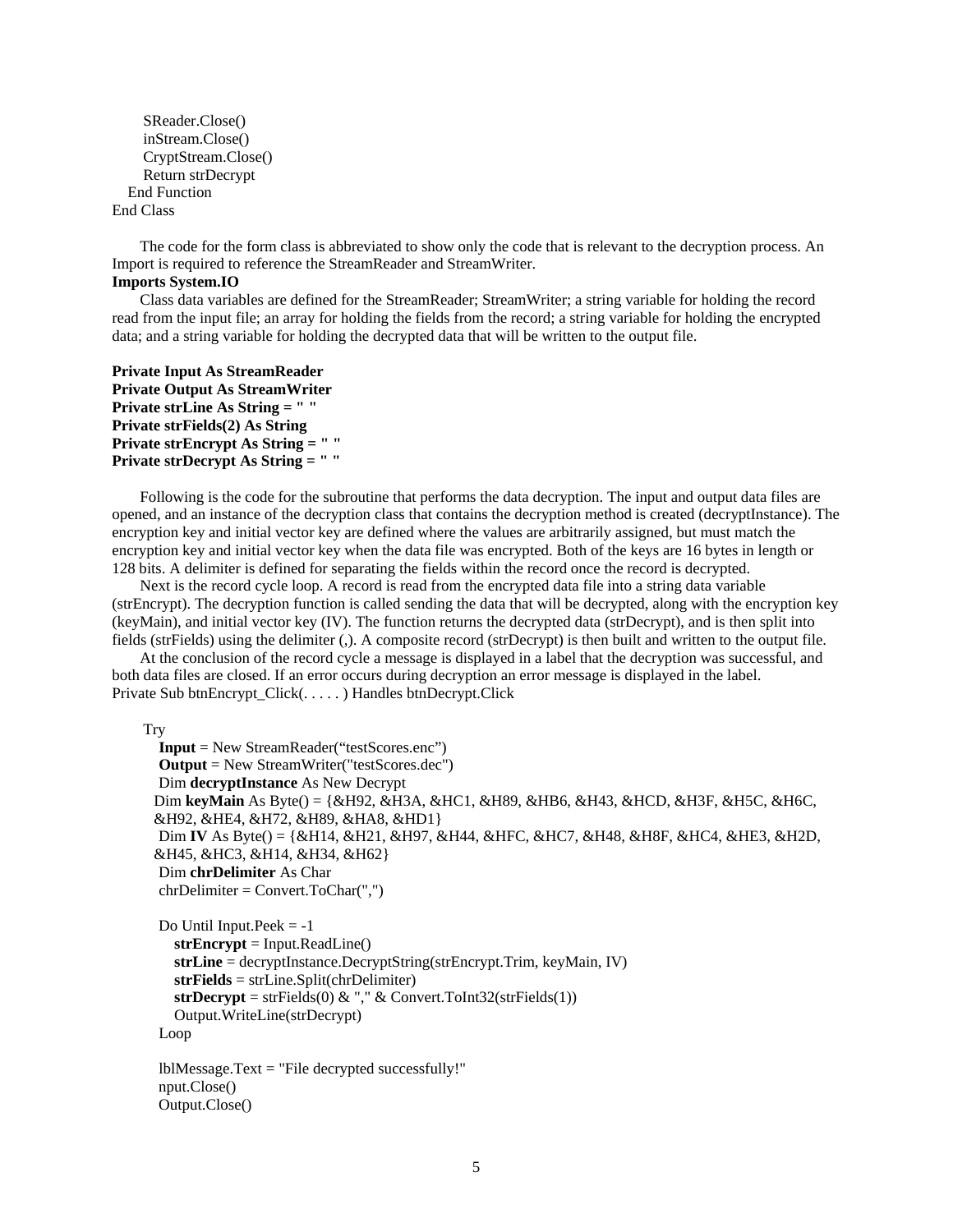Catch lblMessage.Text = "Error on decryption!" End Try End Sub

#### **SUMMARY AND CONCLUSIONS**

 The awareness of security has placed an increasing focus on the need for data security. One means of ensuring data security is the use of cryptography. Through this mechanism data can be encrypted for security and then later decrypted for additional use. The process of encryption used has been the Rijndael block cipher, a symmetric encryption method that uses a secret key for both encryption and decryption. The strength of the Rijndael block cipher has led the national institute of Standards and Technology to adopt Rijndael and the advanced encryption standard (AES).

To show how cryptography can be used to add security to data files, the Rijndael cipher is used to encrypt an unsecured data file, and then later decrypt the secured data file. This has been accomplished by using two different programs. The first program reads the unsecured data file and creates a secure encrypted file. The second program reads the secured encrypted file and creates a new unsecured data file. The encryption and decryption processes use the same secret key. Without the secret key, the encrypted data cannot be decrypted. However, if the secret key becomes known the secured data is no longer secure. One further security measure could be to encrypt the secret key, but a risk always remains. In any event, the use of cryptography adds a considerable level of security to otherwise unsecured data.